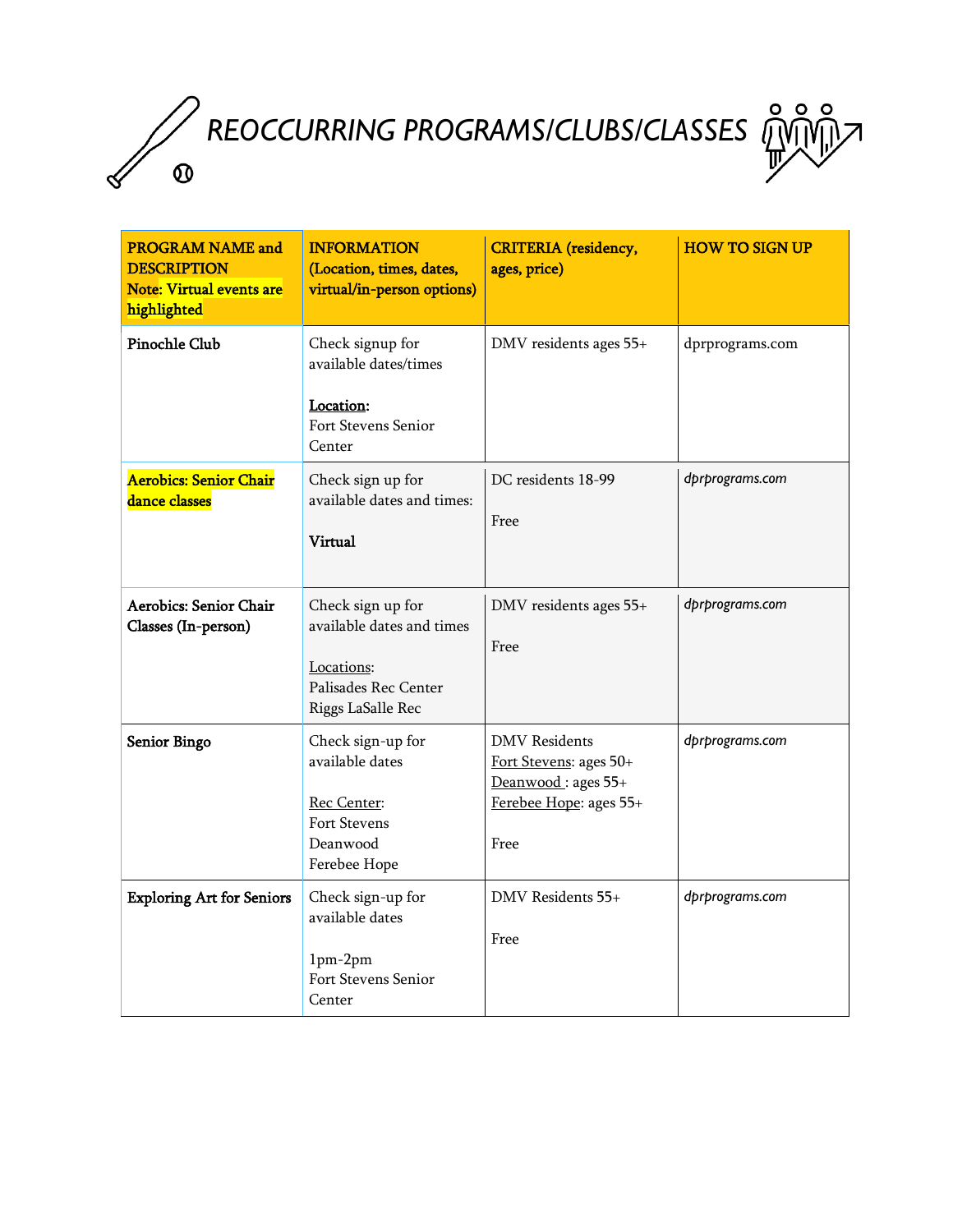| <b>PROGRAM NAME and</b><br><b>DESCRIPTION</b><br><b>Note: Virtual events are</b><br>highlighted | <b>INFORMATION</b><br>(Location, times, dates,<br>virtual/in-person options)                         | <b>CRITERIA</b> (residency,<br>ages, price) | <b>HOW TO SIGN UP</b>                                         |
|-------------------------------------------------------------------------------------------------|------------------------------------------------------------------------------------------------------|---------------------------------------------|---------------------------------------------------------------|
| Senior Film Viewing and<br><b>Discussion Panel</b>                                              | Check sign up for dates<br>Th<br>1-3:30pm<br>Fort Stevens Senior<br>Center                           | DMV residents 50+<br>Free                   | dprprograms.com                                               |
| <b>Basic Computer Skills</b><br><b>Training for Seniors</b>                                     | Check sign-up for<br>available dates<br>${\bf F}$<br>$1pm-2pm$<br>Riggs-LaSalle Recreation<br>Center | DC Residents ages 50-99<br>Free             | dprprograms.com                                               |
| <b>Senior Crochet Class</b>                                                                     | Check sign-up for<br>available dates<br>F<br>$10am-11am$<br>Fort Stevens Senior<br>Center            | DC Residents ages 50-99<br>Free             | dprprograms.com                                               |
| Senior Arts & Crafts                                                                            | Check signup for dates<br>and times<br>Location:<br>Columbia Heights Rec<br>Center                   | DMV Residents ages 50+                      | dprprograms.com                                               |
| Woodworking for Seniors   Check signup for dates                                                | and times<br>Location:<br>Chevy Chase Community<br>Center                                            | DMV residents 55+                           | dprprograms.com                                               |
| Jewelry Making Club (age<br>45 and over)                                                        | Required to bring own<br>jewelry-making supplies<br>Location:<br>Kalorama Rec Center                 | DC residents age 45+<br>Free                | dprprograms.com<br>For questions: email<br>julio.perez@dc.gov |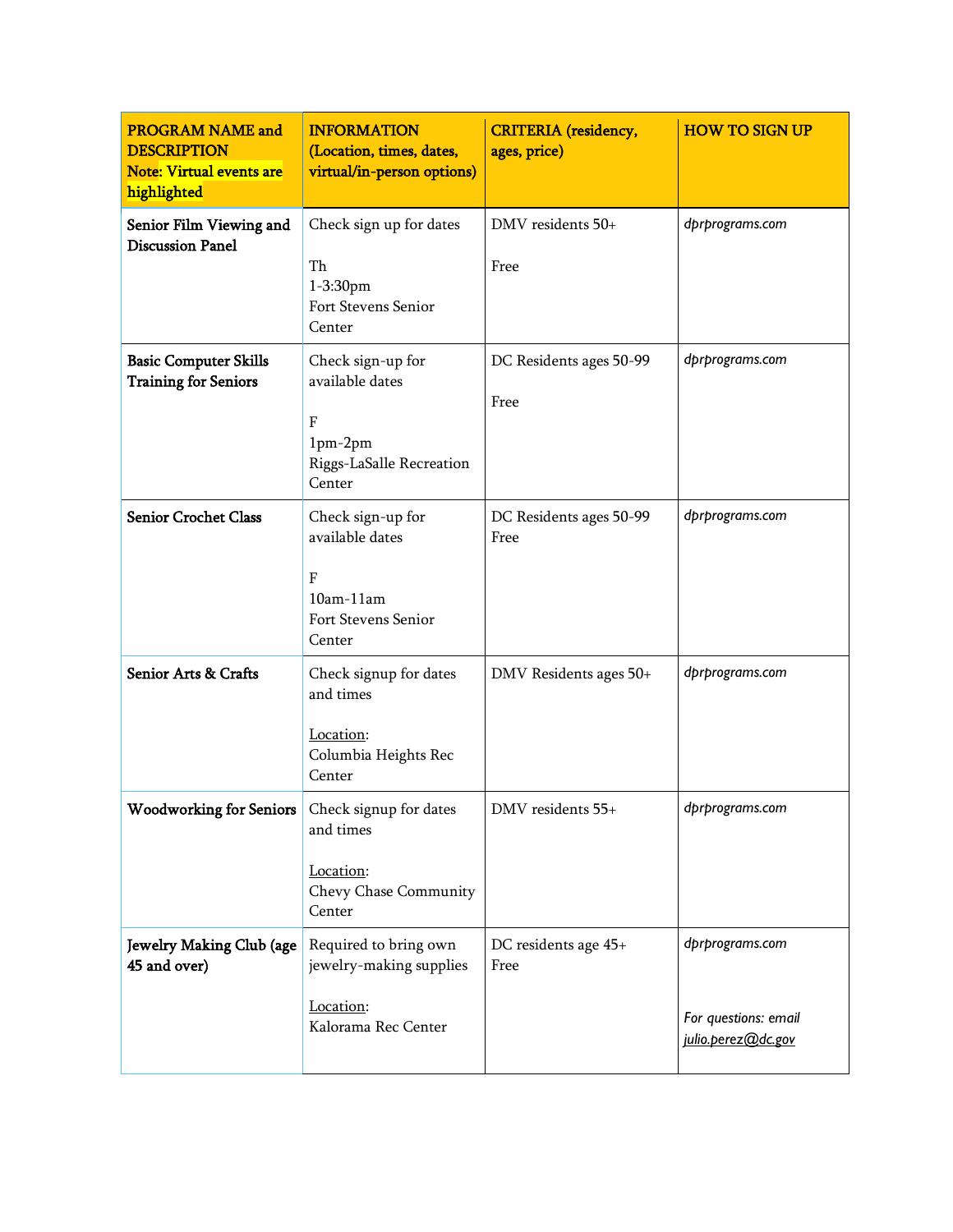| <b>PROGRAM NAME and</b><br><b>DESCRIPTION</b><br><b>Note: Virtual events are</b><br>highlighted | <b>INFORMATION</b><br>(Location, times, dates,<br>virtual/in-person options)                                                                                | <b>CRITERIA</b> (residency,<br>ages, price)                                   | <b>HOW TO SIGN UP</b> |
|-------------------------------------------------------------------------------------------------|-------------------------------------------------------------------------------------------------------------------------------------------------------------|-------------------------------------------------------------------------------|-----------------------|
| <b>Senior Yoga</b>                                                                              | Check signup for dates<br>and times<br>Virtual                                                                                                              | DC seniors<br>Free for DC residents<br>\$30 for nonresidents                  | dprprograms.com       |
| Senior Yoga (In-person)                                                                         | Check signup for dates<br>and times<br>Rec Centers:<br>Fort Stevens<br>Chevy Chase<br>Guy Mason                                                             | DMV residents<br>Fort Stevens/Guy Mason:<br>Ages 50+<br>Chevy Chase: Ages 55+ | dprprograms.com       |
| <b>Senior Mindful</b><br><b>Meditation</b>                                                      | Check signup for dates<br>and times<br>Virtual                                                                                                              | Available to DMV Seniors<br>Free                                              | dprprograms.com       |
| <b>Senior Strength Training</b>                                                                 | Check signup for dates<br>and times<br>Virtual                                                                                                              | Available to DMV Seniors<br>Free for DC residents, \$30<br>for non-residents  | dprprograms.com       |
| <b>Senior Wellness</b>                                                                          | Light fitness, strength<br>training, stretching, and<br>walking<br>Check sign-up for<br>available dates<br>Tu, Th<br>8am-9am<br><b>Edgewood Rec Center</b>  | DC Residents ages 50-99<br>Free                                               | dprprograms.com       |
| Senior Day Program I                                                                            | Check sign-up for<br>available dates<br>*Most are M-F, 10am-<br>$2pm^*$<br>**Available at most<br>community centers in<br>DC, check signup for<br>options** | DC Residents ages 55-99<br>Free                                               | dprprograms.com       |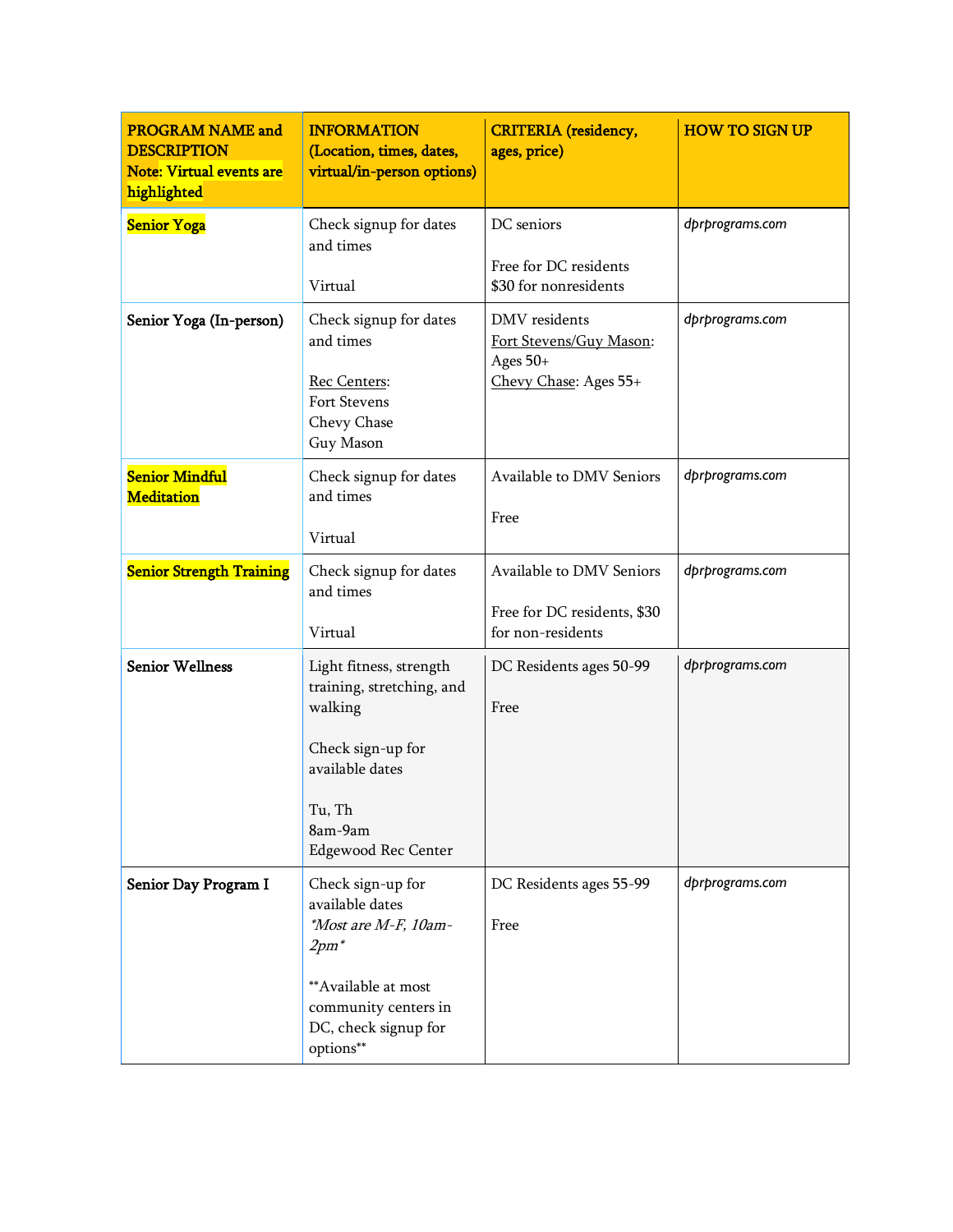| <b>PROGRAM NAME and</b><br><b>DESCRIPTION</b><br>Note: Virtual events are<br>highlighted | <b>INFORMATION</b><br>(Location, times, dates,<br>virtual/in-person options)                               | <b>CRITERIA</b> (residency,<br>ages, price)                                          | <b>HOW TO SIGN UP</b> |
|------------------------------------------------------------------------------------------|------------------------------------------------------------------------------------------------------------|--------------------------------------------------------------------------------------|-----------------------|
| Senior Swim I: Learning<br>the basics                                                    | Check sign-up for<br>available dates<br><b>Aquatic Centers:</b><br>Barry Farm AC<br>Wilson AC              | DC Residents 55+<br>NOT FREE: \$10 for DC<br>residents                               | dprprograms.com       |
| Senior Swim II:<br>Improving skills and<br>swimming strokes                              | Check sign-up for<br>available dates<br>Location:<br>Barry Farm Aquatic<br>Center                          | DC Residents 60+<br>NOT FREE: \$10 for DC<br>residents                               | dprprograms.com       |
| <b>UDC Senior Body wise</b><br><b>Water Aerobics</b>                                     | Check signup for dates<br>and times<br><b>Aquatic Centers:</b><br>Barry Farm AC<br>Wilson Aquatic Center   | DMV residents 60+                                                                    | dprprograms.com       |
| <b>Senior Tennis All Levels</b>                                                          | Check sign-up for<br>available dates<br>Location:<br>Southeast Tennis and<br>Learning Center               | DC Residents 55+<br>NOT FREE: \$16 for DC<br>residents, \$24 for non-DC<br>residents | dprprograms.com       |
| <b>Water Wizards Senior</b><br>Swim Team I                                               | Check sign-up for<br>available dates<br>Location:<br>William H. Rumsey<br>Center                           | DC Residents 50+<br>Free                                                             | dprprograms.com       |
| <b>YMCA Senior Water</b><br><b>Aerobics</b>                                              | Check signup for dates<br>and times<br>Locations:<br>Barry Farm Aquatic<br>Center<br>Wilson Aquatic Center | DC Residents 55+<br>Free                                                             | dprprograms.com       |
| <b>Line Dancing For Seniors</b>                                                          | Check sign-up for<br>available dates                                                                       | DMV Residents 50+<br>Free                                                            | dprprograms.com       |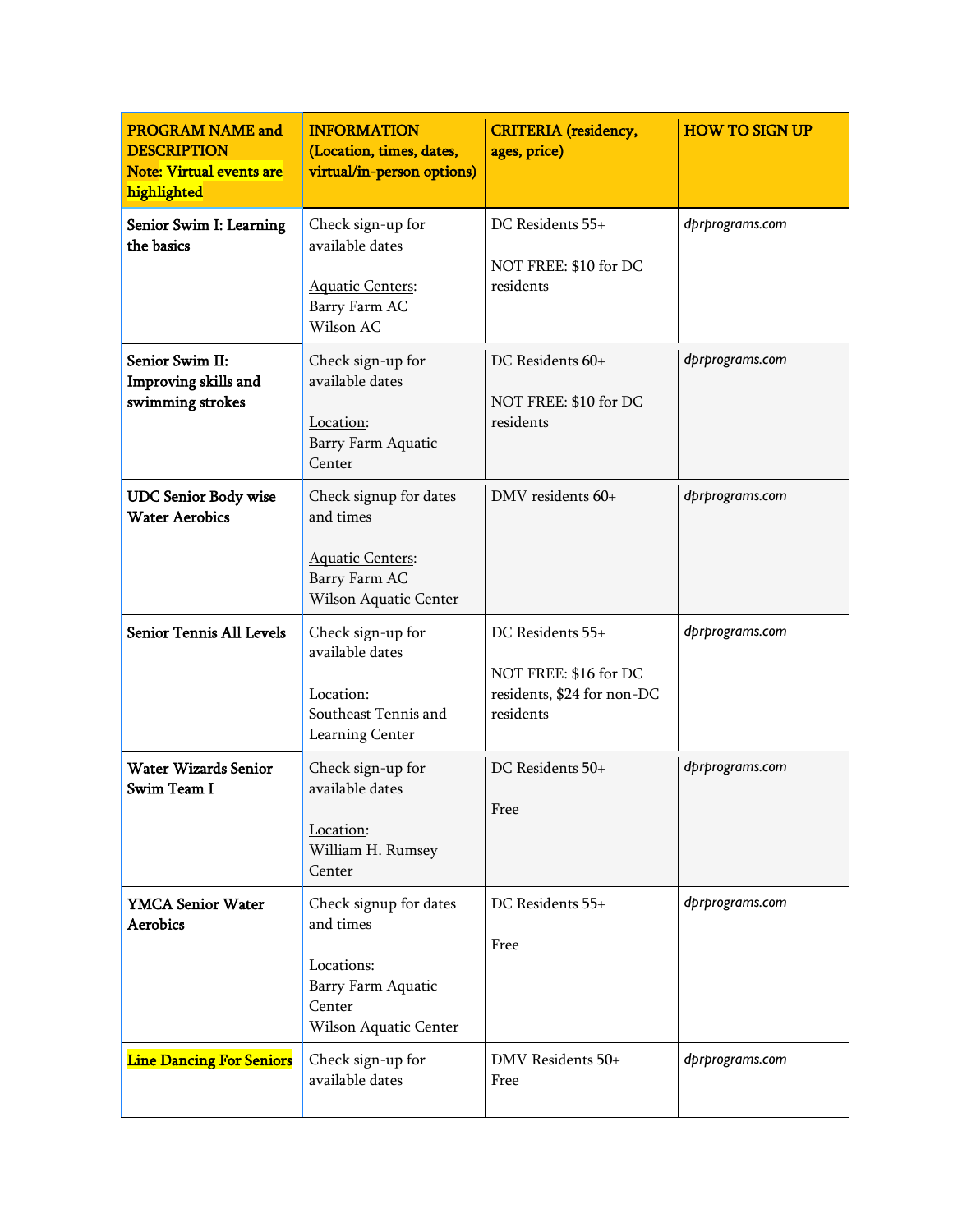| <b>PROGRAM NAME and</b><br><b>DESCRIPTION</b><br><b>Note: Virtual events are</b><br>highlighted | <b>INFORMATION</b><br>(Location, times, dates,<br>virtual/in-person options)                                                                         | <b>CRITERIA</b> (residency,<br>ages, price)                                                          | <b>HOW TO SIGN UP</b> |
|-------------------------------------------------------------------------------------------------|------------------------------------------------------------------------------------------------------------------------------------------------------|------------------------------------------------------------------------------------------------------|-----------------------|
|                                                                                                 | W<br>$12pm-1pm$<br>Virtual                                                                                                                           |                                                                                                      |                       |
| <b>Line Dancing For Seniors</b><br>(In-Person)                                                  | Check sign-up for<br>available dates<br>Locations:<br>Fort Davis Rec Center<br>Lamond Rec Center<br><b>Emery Rec Center</b><br><b>Turkey Thicket</b> | <b>DMV</b> Residents<br>Fort Davis: ages 55+<br>Emery, Turkey Thicket, &<br>Lamond: ages 50+<br>Free | dprprograms.com       |
| <b>Movie Night</b>                                                                              | Check sign-up for<br>available dates<br>Th<br>6pm-8pm<br><b>Brentwood Rec Center</b>                                                                 | DMV Residents all ages<br>Free                                                                       | dprprograms.com       |
| <b>Bid Whist Card Game</b><br>Club                                                              | Check sign-up for<br>available dates<br>Locations:<br>Takoma Rec Center<br>N Michigan Park                                                           | DC residents ages 18-99<br>Free                                                                      | dprprograms.com       |
| <b>Bingo Nights</b>                                                                             | Check sign-up for<br>available dates<br>Tu and Fri<br>6pm-7pm<br><b>Emery Heights Rec</b><br>Center                                                  | DC Residents ages 7-99<br>Free                                                                       | dprprograms.com       |
| Game Night (Adults)                                                                             | Check sign-up for<br>available dates and times<br>Location:<br>Barry Farm                                                                            | DC Residents ages 30-99<br>Free                                                                      | dprprograms.com       |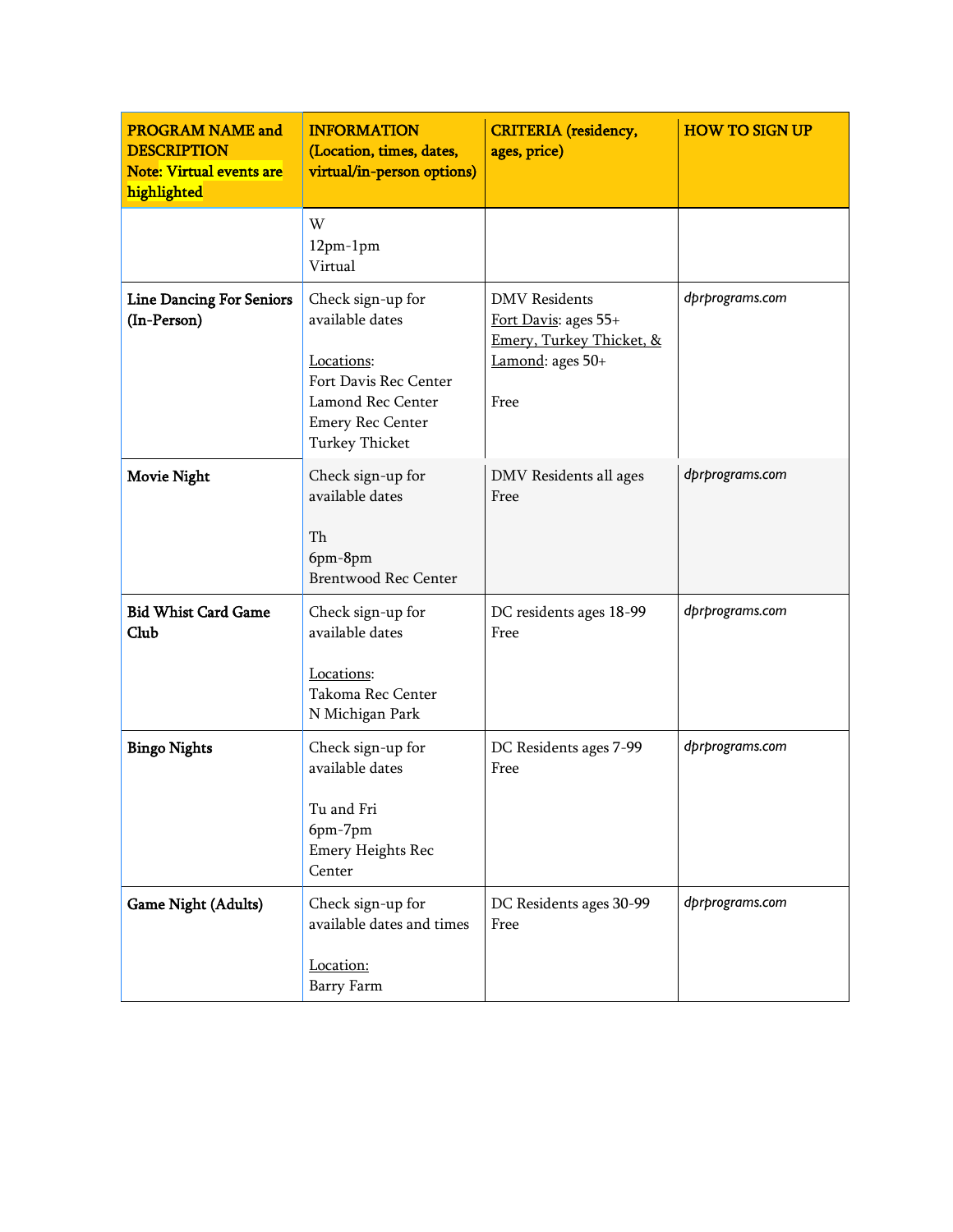| <b>PROGRAM NAME and</b><br><b>DESCRIPTION</b><br><b>Note: Virtual events are</b><br>highlighted            | <b>INFORMATION</b><br>(Location, times, dates,<br>virtual/in-person options)                                                                                                                                           | <b>CRITERIA</b> (residency,<br>ages, price)                              | <b>HOW TO SIGN UP</b> |
|------------------------------------------------------------------------------------------------------------|------------------------------------------------------------------------------------------------------------------------------------------------------------------------------------------------------------------------|--------------------------------------------------------------------------|-----------------------|
| <b>Game Night (Young</b><br>adults)                                                                        | Check sign-up for<br>available dates<br>Locations:<br>Barry Farm Rec Center<br><b>Edgewood Rec Center</b>                                                                                                              | DC Residents<br>Edgewood: ages 12-16<br>Barry Farm: ages 14-19 (<br>Free | dprprograms.com       |
| Game Night (All ages)                                                                                      | Check sign up for<br>available dates<br>*Locations include most<br>DC rec/community<br>centers-check signup for<br>details.*                                                                                           | DC residents 0-99<br>Free                                                | dprprograms.com       |
| Cookery202 (w/Virtual<br>options)                                                                          | In-person cooking<br>demonstrations provided<br>through DC Central<br>kitchen, with samples<br>included!<br>Check sign up for<br>available dates and times<br>Location:<br>Kenilworth Rec Center or<br>Virtual options | DC residents 15-99                                                       | dprprograms.com       |
| <b>Chicken and Waffles</b><br>"Where youth can come and<br>freely express feelings to<br>adults that care" | Check sign-up for<br>available dates<br>W<br>$6:30$ pm- $8$ pm<br>Park View Community<br>Center                                                                                                                        | DC Residents ages 15-99<br>Free                                          | dprprograms.com       |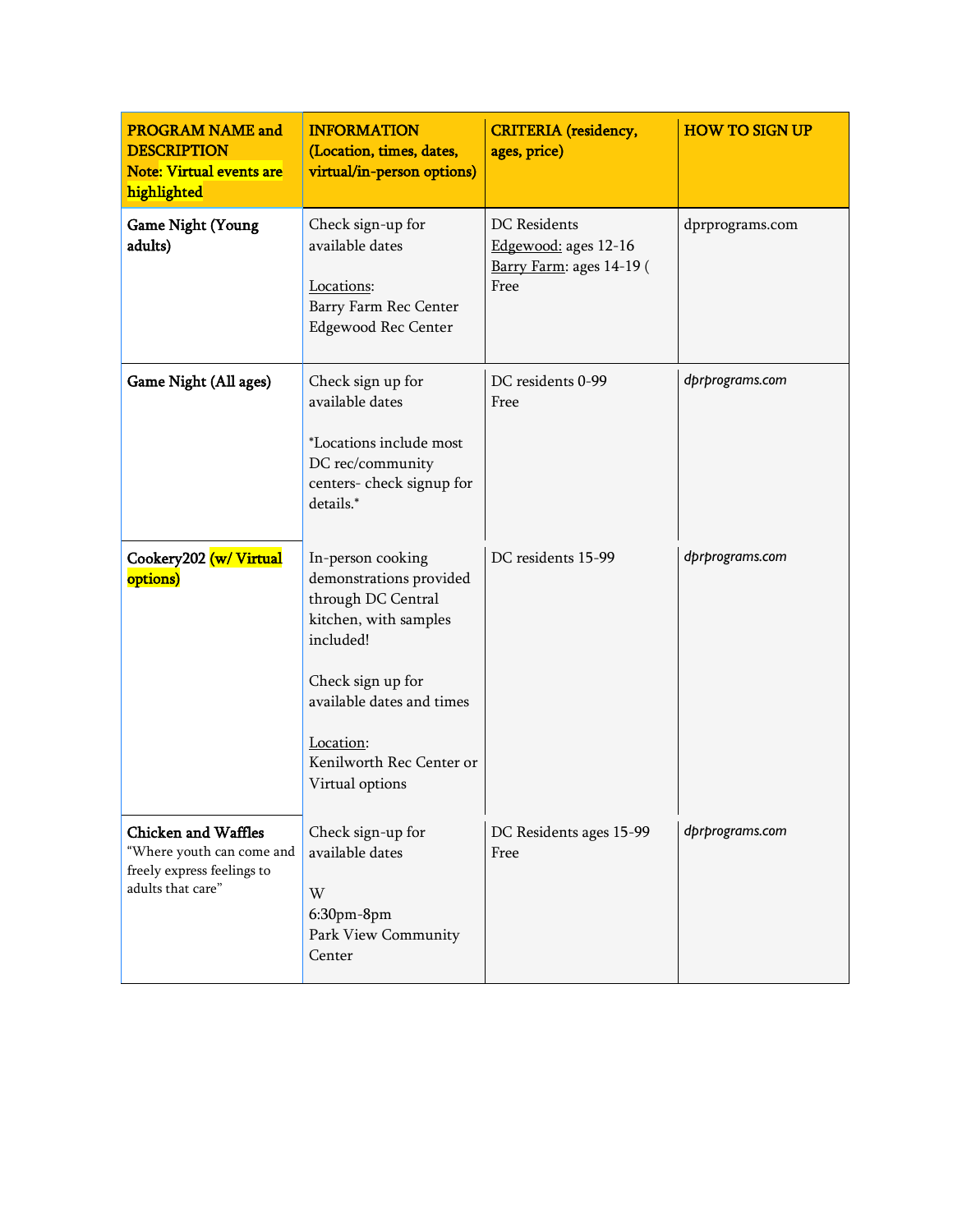| <b>PROGRAM NAME and</b><br><b>DESCRIPTION</b><br><b>Note: Virtual events are</b><br>highlighted         | <b>INFORMATION</b><br>(Location, times, dates,<br>virtual/in-person options)                                                                                 | <b>CRITERIA</b> (residency,<br>ages, price) | <b>HOW TO SIGN UP</b>                                                                                                                                                                  |
|---------------------------------------------------------------------------------------------------------|--------------------------------------------------------------------------------------------------------------------------------------------------------------|---------------------------------------------|----------------------------------------------------------------------------------------------------------------------------------------------------------------------------------------|
| <b>Nutrition &amp; Wellness</b><br><b>Class</b>                                                         | Check signup for<br>available dates<br>М<br>6pm-7pm<br>Virtual                                                                                               | D Residents ages 18+<br>Free                | dprprograms.com                                                                                                                                                                        |
| <b>Community Garden Book</b><br>Club (Option to be<br>virtual participant)                              | New book every 3<br>months, meet either<br>virtually or at garden to<br>discuss topics<br>Check sign up dates<br>W<br>6:30pm-7:30pm<br>Club Lederer Gardens  | Dc residents 13-99<br>Free                  | dprprograms.com<br>For info on Microsoft<br>teams link, email:<br>kehmari.norman@dc.gov                                                                                                |
| Amala Lives Institute's<br><b>Culinary Certificate</b><br>Program: Offers training<br>and certification | Check signup for<br>available dates and times<br>Location:<br>Kenilworth Rec Center                                                                          | DC residents 18+<br>Free                    | dprprograms.com                                                                                                                                                                        |
| <b>Computer Training</b><br>(Level 1)                                                                   | Check sign-up for<br>available dates<br>W, Th<br>11am-12:30pm<br><b>Emery Heights</b><br>Community Center                                                    | DC Residents ages 18-99<br>Free             | dprprograms.com                                                                                                                                                                        |
| Wine Down Jazz Night                                                                                    | Bi-monthly event<br>Two locations:<br>-Library Tavern DC<br>-426 Oglethorpe St NW<br>**Dates and times vary,<br>check sign-up<br>information for specifics** | DC Residents 18+<br>Free with order         | Can walk-in to events at<br>either location at specified<br>date and time. More info<br>on upcoming events here:<br>https://www.facebook.com/<br>WineDownlazzDCl?ref=p<br>age_internal |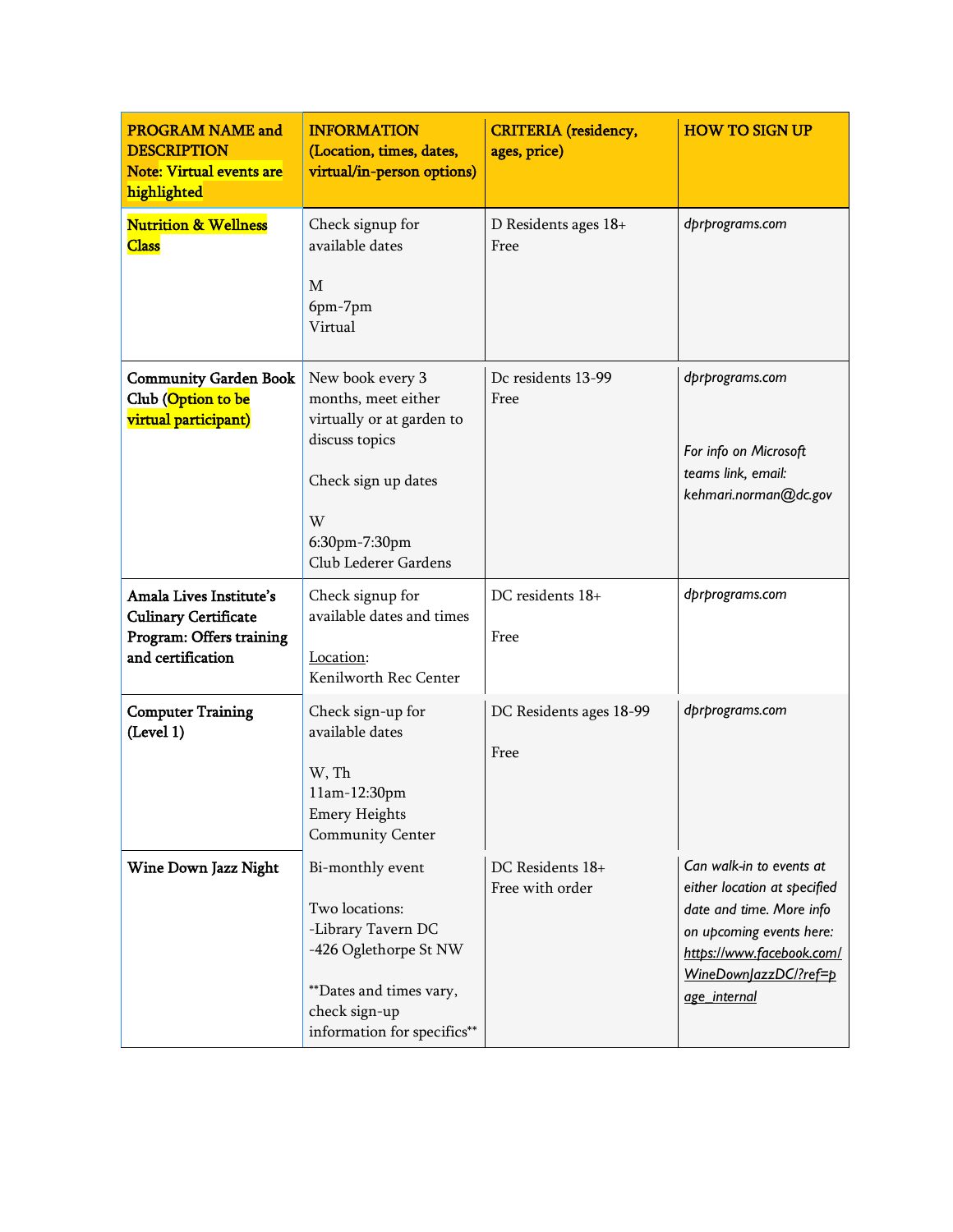| <b>PROGRAM NAME and</b><br><b>DESCRIPTION</b><br><b>Note: Virtual events are</b><br>highlighted | <b>INFORMATION</b><br>(Location, times, dates,<br>virtual/in-person options)                                                                                                                                                             | <b>CRITERIA</b> (residency,<br>ages, price)                              | <b>HOW TO SIGN UP</b> |
|-------------------------------------------------------------------------------------------------|------------------------------------------------------------------------------------------------------------------------------------------------------------------------------------------------------------------------------------------|--------------------------------------------------------------------------|-----------------------|
| Goal Ball: A Sport<br>Designed by and for<br><b>Blind Athletes</b>                              | Check signup for dates<br>and times<br>Saturdays @ Columbia<br>Heights Rec Center                                                                                                                                                        | DMV residents ages 12-99<br>Free                                         | dprprograms.com       |
| Adaptive Yoga for the<br><b>Blind/Visually Impaired</b>                                         | Check sign up for<br>available dates<br>Saturdays<br>@ Columbia Heights Rec<br>Center                                                                                                                                                    | DMV Residents ages 13-99<br>Free                                         | dprprograms.com       |
| <b>Intro to Yoga</b>                                                                            | Check signup for times<br>and dates<br>Virtual event                                                                                                                                                                                     | DC residents all ages<br>Free for DC residents<br>\$30 for non residents | dprprograms.com       |
| <b>Adult Yoga Class</b>                                                                         | Check signup for times<br>and dates<br>Virtual                                                                                                                                                                                           | DC residents 18+<br>Free for DC residents<br>\$30 for non residents      | dprprograms.com       |
| Adult Yoga Class (In<br>person)                                                                 | Check signup for times<br>and dates<br><b>Rec Centers:</b><br>Benning Stoddert<br>Columbia Heights<br>Deanwood<br>Fort Stanton<br>Guy Mason<br>Lafayette<br>Marvin Gaye<br>North Michigan Park<br>Palisades<br>Shepherd Park<br>Sherwood | DC residents 18+<br>Free for DC residents<br>\$30 for nonresidents       | dprprograms.com       |
| <b>Adult Swim Classes Level</b><br>1 and 2                                                      | Check sign up for<br>available dates and times<br>Locations:<br>Deanwood AC<br>Marie Reed AC                                                                                                                                             | DC residents 18+<br>NOT FREE: \$10 for DC<br>residents                   | dprprograms.com       |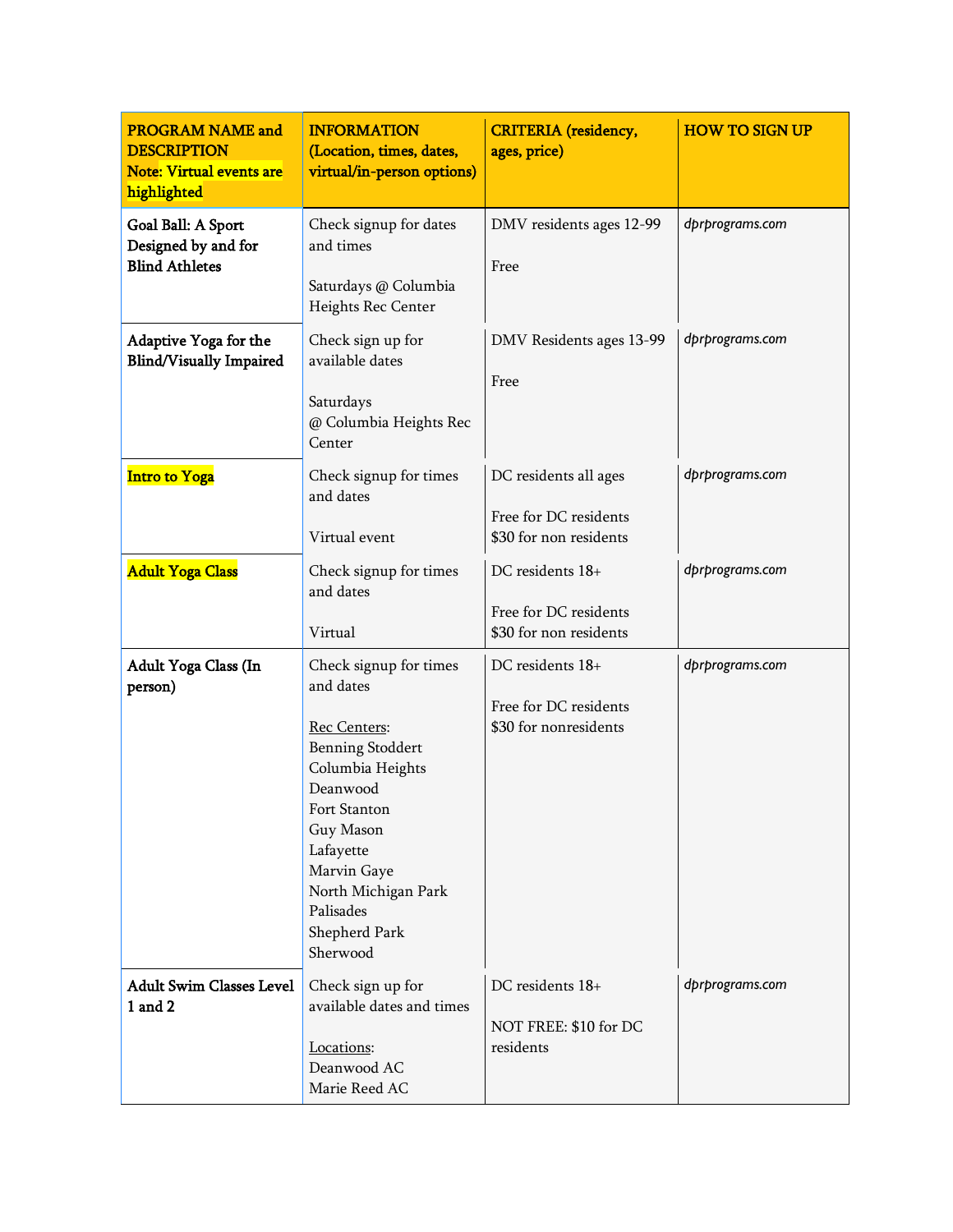| <b>PROGRAM NAME and</b><br><b>DESCRIPTION</b><br><b>Note: Virtual events are</b><br>highlighted | <b>INFORMATION</b><br>(Location, times, dates,<br>virtual/in-person options)                                                                                | <b>CRITERIA</b> (residency,<br>ages, price)                         | <b>HOW TO SIGN UP</b> |
|-------------------------------------------------------------------------------------------------|-------------------------------------------------------------------------------------------------------------------------------------------------------------|---------------------------------------------------------------------|-----------------------|
|                                                                                                 | Wilson AC<br>William H. Rumsey AC                                                                                                                           |                                                                     |                       |
| <b>Adult Karate Class for</b><br><b>Beginners</b>                                               | Check signup for times<br>and dates<br>Fort Davis Community<br>Center                                                                                       | DMV residents 18+<br>Free                                           | dprprograms.com       |
| <b>Adult Tai Chi Classes</b><br>(Virtual classes offered)                                       | Martial Arts that<br>incorporates self-defense<br>and meditation<br>Locations:<br><b>Emery Heights Rec</b><br>Friendship Rec Center<br><b>OR</b><br>Virtual | DMV residents 18+<br>Free for DC residents<br>\$30 for nonresidents | dprprograms.com       |
| Table Tennis (16+)                                                                              | Check sign up for times<br>and dates<br>Columbia Heights Rec<br>Center                                                                                      | DMV residents 16+<br>Free                                           | dprprograms.com       |
| Pickleball (Adults)                                                                             | Check signup for times<br>and dates<br>Rec Centers:<br>Edgewood<br>Emery<br>Rosedale<br><b>Turkey Thicket</b><br>Palisades                                  | DMV residents ages 22+<br>Free                                      | dprprograms.com       |
| Zumba Class                                                                                     | Check signup for dates<br>and times<br>Rec Centers:<br><b>Barry Farms</b><br><b>Benning Stoddert</b><br>Columbia Heights                                    | DC residents 18+<br>Free for DC residents<br>\$30 for non residents | dprprograms.com       |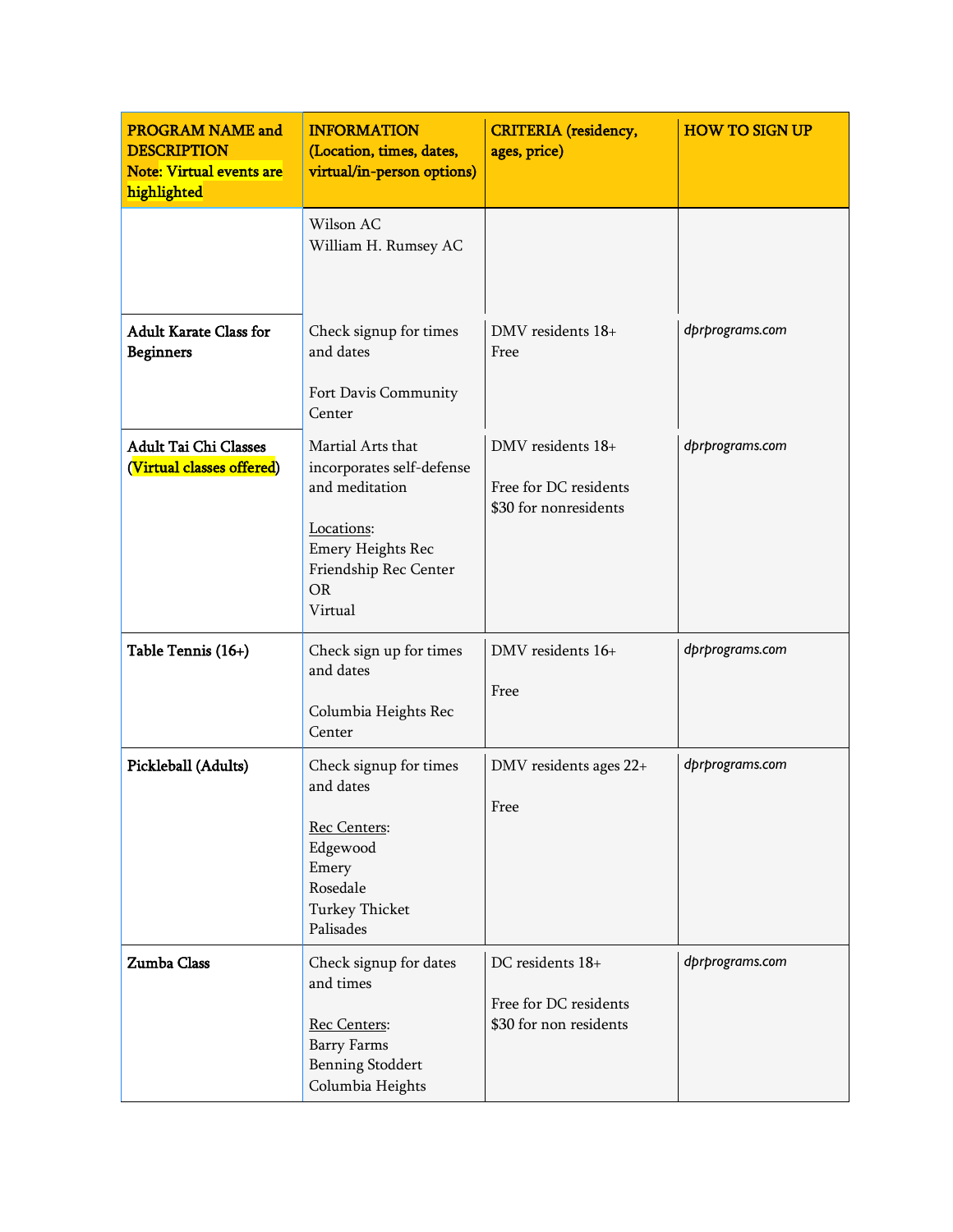| <b>PROGRAM NAME and</b><br><b>DESCRIPTION</b><br><b>Note: Virtual events are</b><br>highlighted | <b>INFORMATION</b><br>(Location, times, dates,<br>virtual/in-person options)                                                             | <b>CRITERIA</b> (residency,<br>ages, price)                                | <b>HOW TO SIGN UP</b> |
|-------------------------------------------------------------------------------------------------|------------------------------------------------------------------------------------------------------------------------------------------|----------------------------------------------------------------------------|-----------------------|
|                                                                                                 | Deanwood<br>Emery<br>Marvin Gaye<br>Palisades<br>Shepherd Park<br>Woody Ward                                                             |                                                                            |                       |
| Line Dancing (for Adults)                                                                       | Check signup for dates<br>and times<br>Locations:<br><b>Brentwood Rec Center</b><br><b>Emery Rec Center</b><br>Hillcrest Rec Center      | DMV residents 18+<br>Free                                                  | dprprograms.com       |
| Swing Dance/Hand<br>Dance Group                                                                 | Check signup for<br>available dates and times<br>Locations (Rec Center):<br>Arthur Capper<br>Edgewood<br>King Greenleaf<br>Riggs-LaSalle | DC Residents 18+<br>Free                                                   | dprprograms.com       |
| <b>Cardio Dance Class</b>                                                                       | Check sign ups for dates<br>and times available:<br>Virtual                                                                              | DC residents 18-99                                                         | dprprograms.com       |
| <b>Resistance Training and</b><br><b>Exercise</b>                                               | Check sign up for dates<br>and times:<br>Location:<br>Raymond Recreation<br>Center                                                       | DC residents ages 18-99<br>Free                                            | dprprograms.com       |
| <b>Strength &amp; Conditioning</b><br>Classes                                                   | Check sign up for dates<br>and times<br>Location:<br>Riggs LaSalle Rec Center                                                            | DC residents ages 18-99<br>Free for DC residents<br>\$30 for non residents | dprprograms.com       |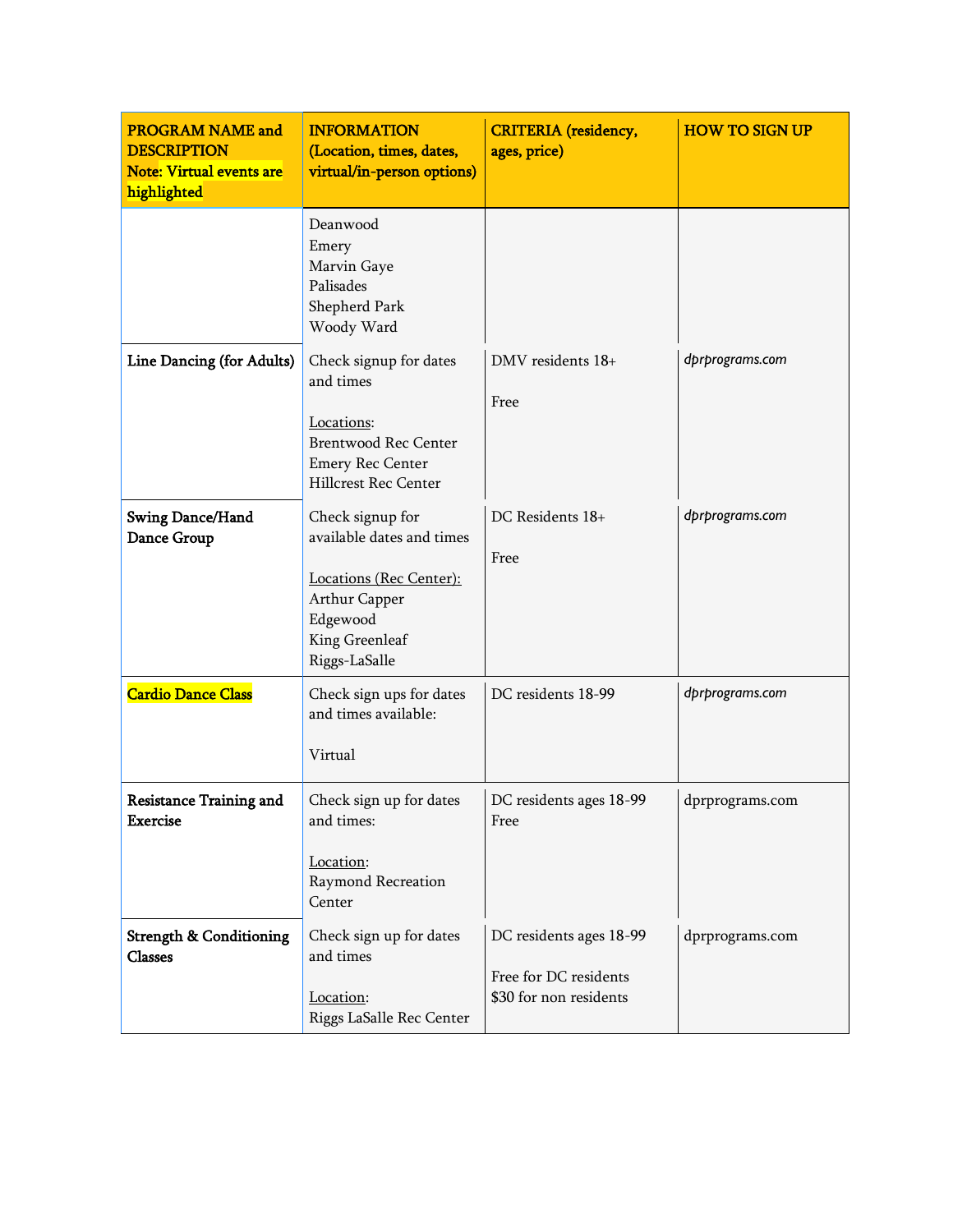| <b>PROGRAM NAME and</b><br><b>DESCRIPTION</b><br><b>Note: Virtual events are</b><br>highlighted | <b>INFORMATION</b><br>(Location, times, dates,<br>virtual/in-person options) | <b>CRITERIA</b> (residency,<br>ages, price)  | <b>HOW TO SIGN UP</b> |
|-------------------------------------------------------------------------------------------------|------------------------------------------------------------------------------|----------------------------------------------|-----------------------|
| <b>Cardio Kick Fitness</b>                                                                      | Combines martial art<br>techniques with cardio<br>fitness                    | DC residents 18-99<br>Free                   | dprprograms.com       |
|                                                                                                 | Virtual                                                                      |                                              |                       |
| Cardo Kick Fitness (In-<br>Person)                                                              | Combines martial art<br>techniques with cardo<br>fitness                     | DC residents 18-99<br>Free                   | dprprograms.com       |
|                                                                                                 | Location:<br>Hillcrest Rec Center                                            |                                              |                       |
| <b>Spinning Classes</b>                                                                         | Check signup for dates<br>and times                                          | DMV Residents 18-99<br>Free for DC residents | dprprograms.com       |
|                                                                                                 | Locations:<br><b>Bald Eagles Rec Center</b><br>Raymond Rec Center            | \$30 for non-residents                       |                       |
| <b>Circuit Full-Body</b><br><b>Exercise/Training</b>                                            | Exercise stations designed<br>to give full body exercise                     | DC residents 16-99<br>Free                   | dprprograms.com       |
|                                                                                                 | Check sign up for<br>available times and dates:                              |                                              |                       |
|                                                                                                 | Location:<br>Kenilworth Rec Center                                           |                                              |                       |
| Keep It Movin'                                                                                  | <b>Fitness Classes</b>                                                       | DMV residents 18+                            | dprprograms.com       |
| Aerobics/Boot Camp<br><b>Fitness</b>                                                            | Check signup for<br>available dates and times                                | Free                                         |                       |
|                                                                                                 | Location:<br>Takoma Community<br>Center                                      |                                              |                       |
| <b>Fitness Boot Camp</b>                                                                        | High intensity workout                                                       | DC residents 18-99                           | dprprograms.com       |
|                                                                                                 | Check signup for<br>available dates                                          |                                              |                       |
|                                                                                                 | Virtual                                                                      |                                              |                       |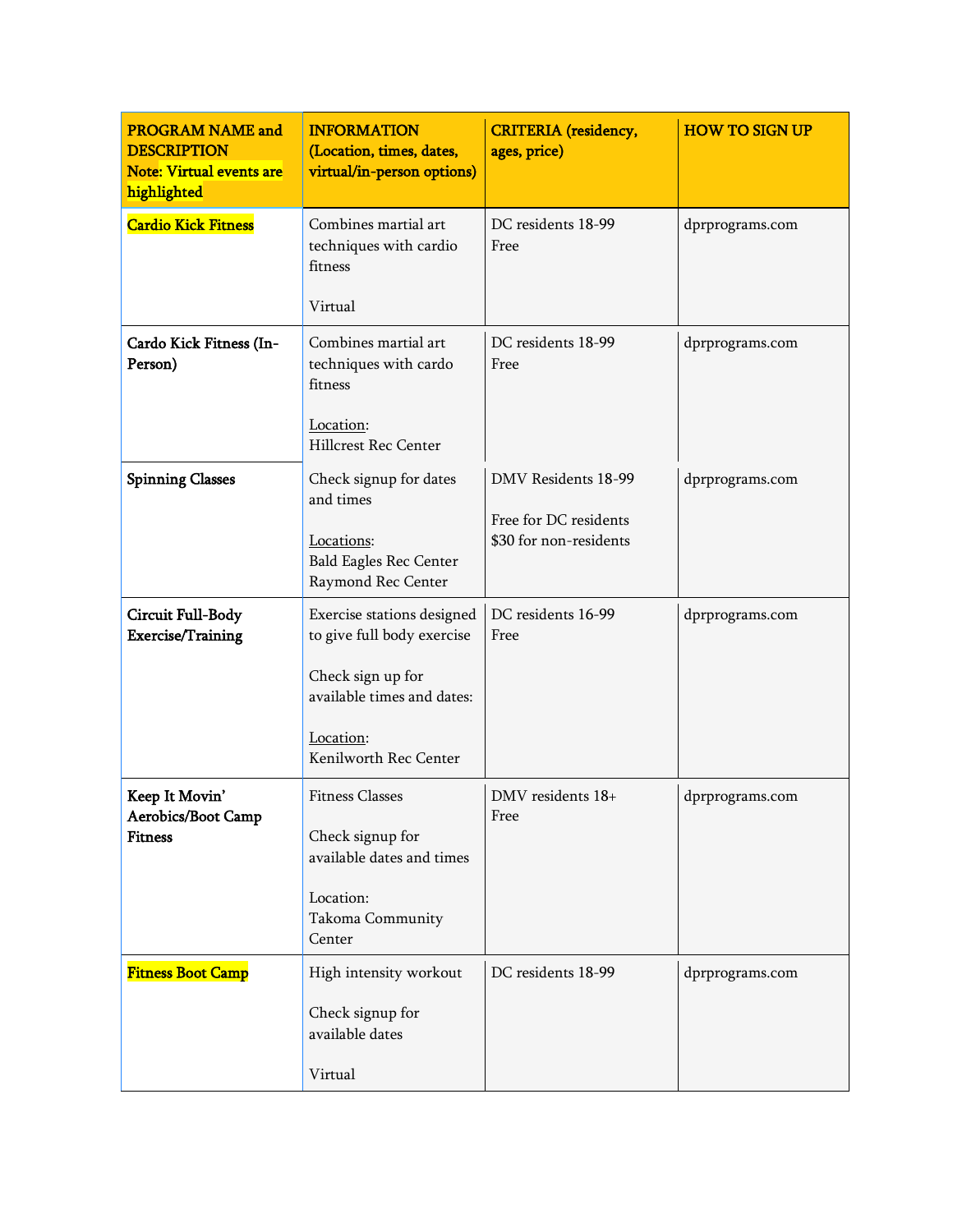| <b>PROGRAM NAME and</b><br><b>DESCRIPTION</b><br><b>Note: Virtual events are</b><br>highlighted | <b>INFORMATION</b><br>(Location, times, dates,<br>virtual/in-person options)                                                                          | <b>CRITERIA</b> (residency,<br>ages, price)            | <b>HOW TO SIGN UP</b>                              |
|-------------------------------------------------------------------------------------------------|-------------------------------------------------------------------------------------------------------------------------------------------------------|--------------------------------------------------------|----------------------------------------------------|
| Fitness Boot Camp (In-<br>Person)                                                               | High intensity workout<br>Check signup for<br>available dates<br>Rec Centers:<br>North Michigan Park<br>Ridge Road<br>Takoma<br><b>Turkey Thicket</b> | DC residents 18-99<br>Free                             | dprprograms.com                                    |
| DC Striders Group Run                                                                           | Runs offered at varies<br>times and days weekly,<br>location varies as well<br>See website for more<br>details                                        | RSVP to secure spot<br>No other listed<br>requirements | https://www.dccapitalstride<br>rs.com/group-runs-1 |
| <b>Enrichment Zones:</b><br>Afterschool HW help and<br>leisure                                  | Check signup for<br>available dates<br>$M-Fr$<br>4pm-5pm<br>**Variety of locations<br>around DC, check signup<br>for details**                        | DC residents, ages 6-12<br>Free                        | dprprograms.com                                    |
| <b>Afternoon Access:</b><br>Afterschool program                                                 | Check sign-up for<br>available dates<br>*Available at most rec<br>centers in DC, check<br>signup for specific<br>locations*                           | DC Residents ages 12-16<br>Free                        | dprprograms.com                                    |
| <b>Supreme Teens</b>                                                                            | Check sign-up for<br>available dates and times<br>**Locations at most rec<br>centers around DC, check<br>sign up for specifics**                      | DC Residents ages 13-19<br>Free                        | dprprograms.com                                    |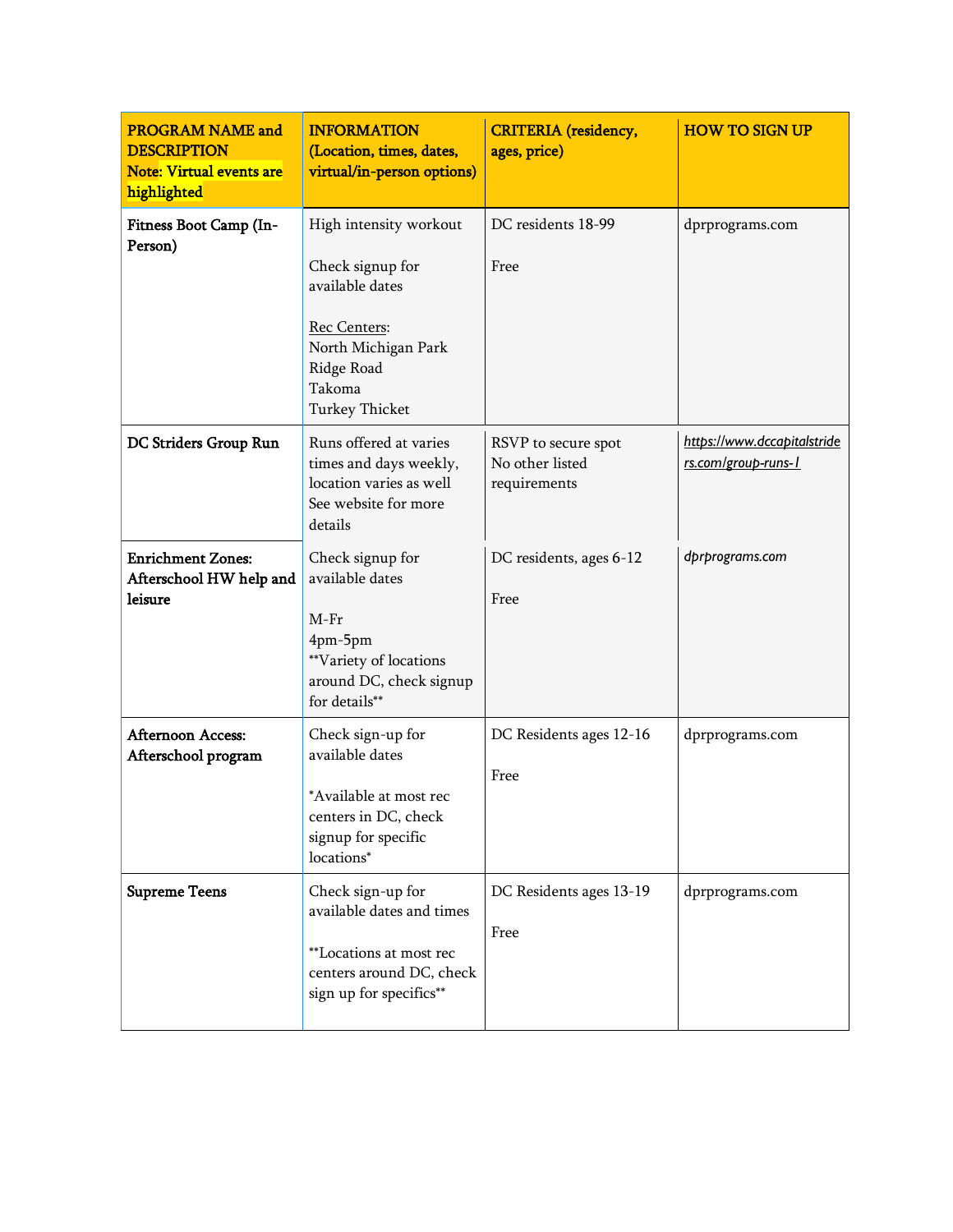| <b>PROGRAM NAME and</b><br><b>DESCRIPTION</b><br><b>Note: Virtual events are</b><br>highlighted                  | <b>INFORMATION</b><br>(Location, times, dates,<br>virtual/in-person options)                                      | <b>CRITERIA</b> (residency,<br>ages, price) | <b>HOW TO SIGN UP</b>                                                                |
|------------------------------------------------------------------------------------------------------------------|-------------------------------------------------------------------------------------------------------------------|---------------------------------------------|--------------------------------------------------------------------------------------|
| <b>Teen Podcast Afterschool</b><br>Hangout                                                                       | Check signup for<br>available dates and times<br>Friday<br>4pm-5pm<br>Takoma Rec Center                           | DC residents ages 13-19<br>Free             | dprprograms.com                                                                      |
| <b>Roving Leader</b><br>Community Lab for<br>Young Adults: Share<br>experiences with other<br>youth in community | Check signup for dates<br>W<br>2:15-4:15pm<br>Kennedy Rec Center                                                  | DMV resident ages 14-18<br>Free             | dprprograms.com                                                                      |
| The Musicianship:<br><b>Instrumental Music</b><br><b>Classes</b>                                                 | Check signup for<br>available dates and times<br>Virtual                                                          | DMV residents ages 9-12<br>Free             | dprprograms.com<br>For questions, email:<br>programs@themusicianshi<br>p.org         |
| The Musicianship: DPR<br><b>Voice Class</b>                                                                      | Check signup for<br>available dates and times<br>Location:<br>Barry Farm Rec Center<br><b>Trinidad Rec Center</b> | DMV residents age 9-12<br>Free              | dprprograms.com<br>For questions, email:<br>programs@themusicianshi<br>p.org         |
| The Musicianship:<br><b>General Music Classes</b>                                                                | Check signup for<br>available dates and times<br>Virtual                                                          | DMV residents 9-12<br>Free                  | dprprograms.com<br>For questions, email::<br>programs@themusicianshi<br><u>p.org</u> |
| <b>Beautiful Busy Bee's:</b><br>Helping young ladies<br>boost their self-esteem<br>and spread positivity         | Check signup for<br>available dates and times<br>Location:<br>Kennedy Rec Center                                  | DC residents ages 6-16<br>Free              | dprprograms.com                                                                      |
| Young Ladies On the<br>Rise:<br>Social and Educational<br>opportunities for young<br>and adolescent girls        | Check signup for<br>available dates<br>**Available at most DC<br>community centers,                               | DC residents ages 6-12<br>Free              | dprprograms.com                                                                      |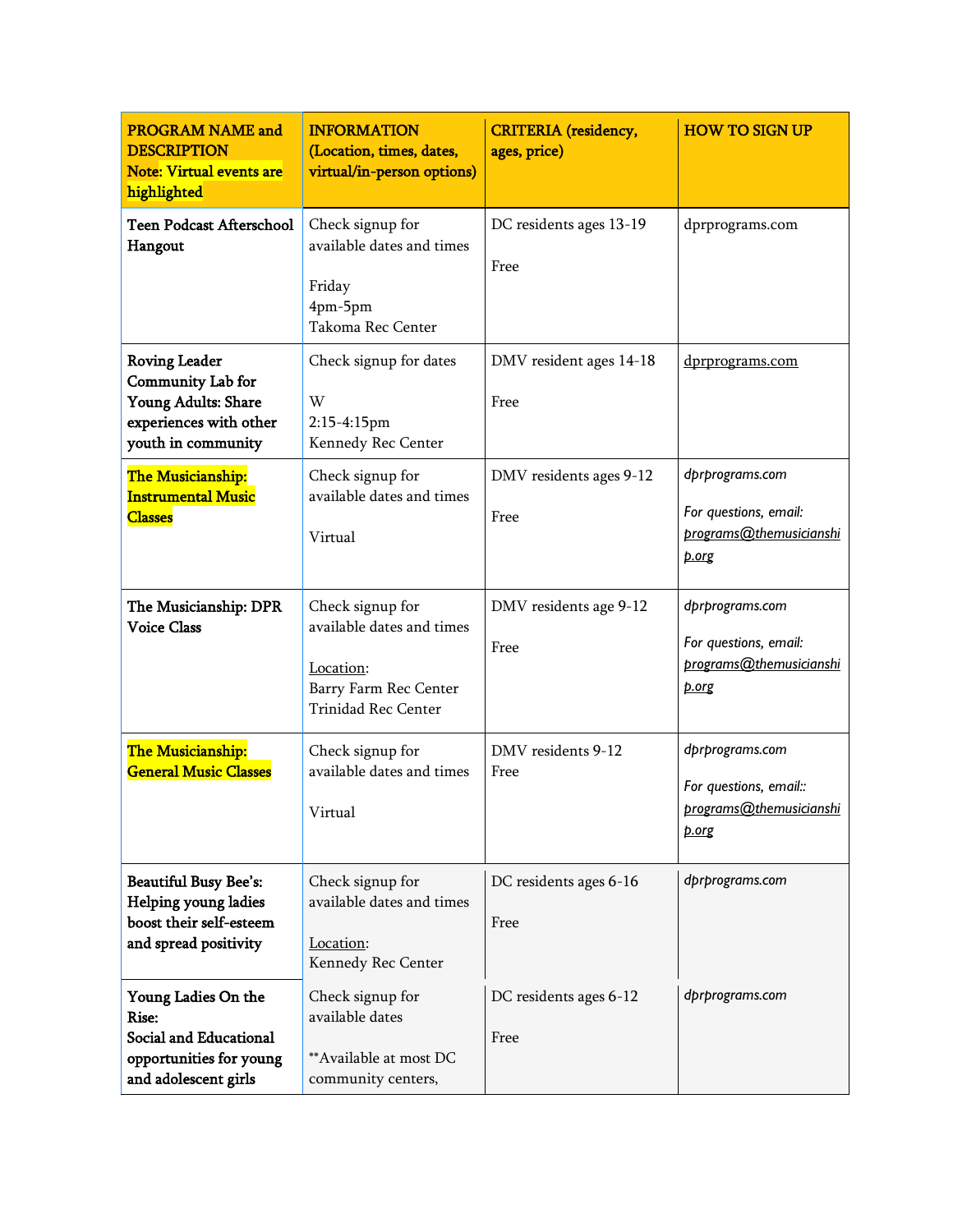| <b>PROGRAM NAME and</b><br><b>DESCRIPTION</b><br><b>Note: Virtual events are</b><br>highlighted          | <b>INFORMATION</b><br>(Location, times, dates,<br>virtual/in-person options)                                            | <b>CRITERIA</b> (residency,<br>ages, price)                                     | <b>HOW TO SIGN UP</b>                                           |
|----------------------------------------------------------------------------------------------------------|-------------------------------------------------------------------------------------------------------------------------|---------------------------------------------------------------------------------|-----------------------------------------------------------------|
|                                                                                                          | check signup for<br>locations**                                                                                         |                                                                                 |                                                                 |
| Young Men Future<br>Leaders:<br>Social and Educational<br>opportunities for young<br>and adolescent boys | Check sign-up for<br>available dates<br>**Available at most DC<br>community centers,<br>check signup for<br>locations** | DC Residents ages 6-18<br>Free                                                  | dprprograms.com                                                 |
| <b>Fundamentals of</b><br><b>Basketball for Teens:</b><br><b>Skills and Drills</b>                       | Check sign up for dates<br>and times<br>Locations:<br>Arthur Capper Rec<br>Fort Davis Rec Center<br>Raymond Rec Center  | DMV resident ages 15-18<br>Free                                                 | dprprograms.com                                                 |
| Youth Soccer: Open Play                                                                                  | Check signup for<br>available dates and times<br>Location:<br>Columbia Heights<br>Community Center                      | DMV residents age 6-15<br>Free                                                  | dprprograms.com<br>If interested, contact<br>David.owens@dc.gov |
| <b>Young Adult Modeling</b><br>Club                                                                      | Check sign-up for<br>available dates<br>Locations:<br>Fort Davis Rec Center<br>Kenilworth Rec Center                    | <b>DC</b> Residents<br>Fort Davis: ages 17-21<br>Kenilworth: ages 13-18<br>Free | dprprograms.com                                                 |
| Youth Cheerleading                                                                                       | Check sign-up for<br>available dates<br>** At various rec centers<br>around DC, check signup<br>for locations**         | DC Residents ages 4-18<br>Free                                                  | dprprograms.com                                                 |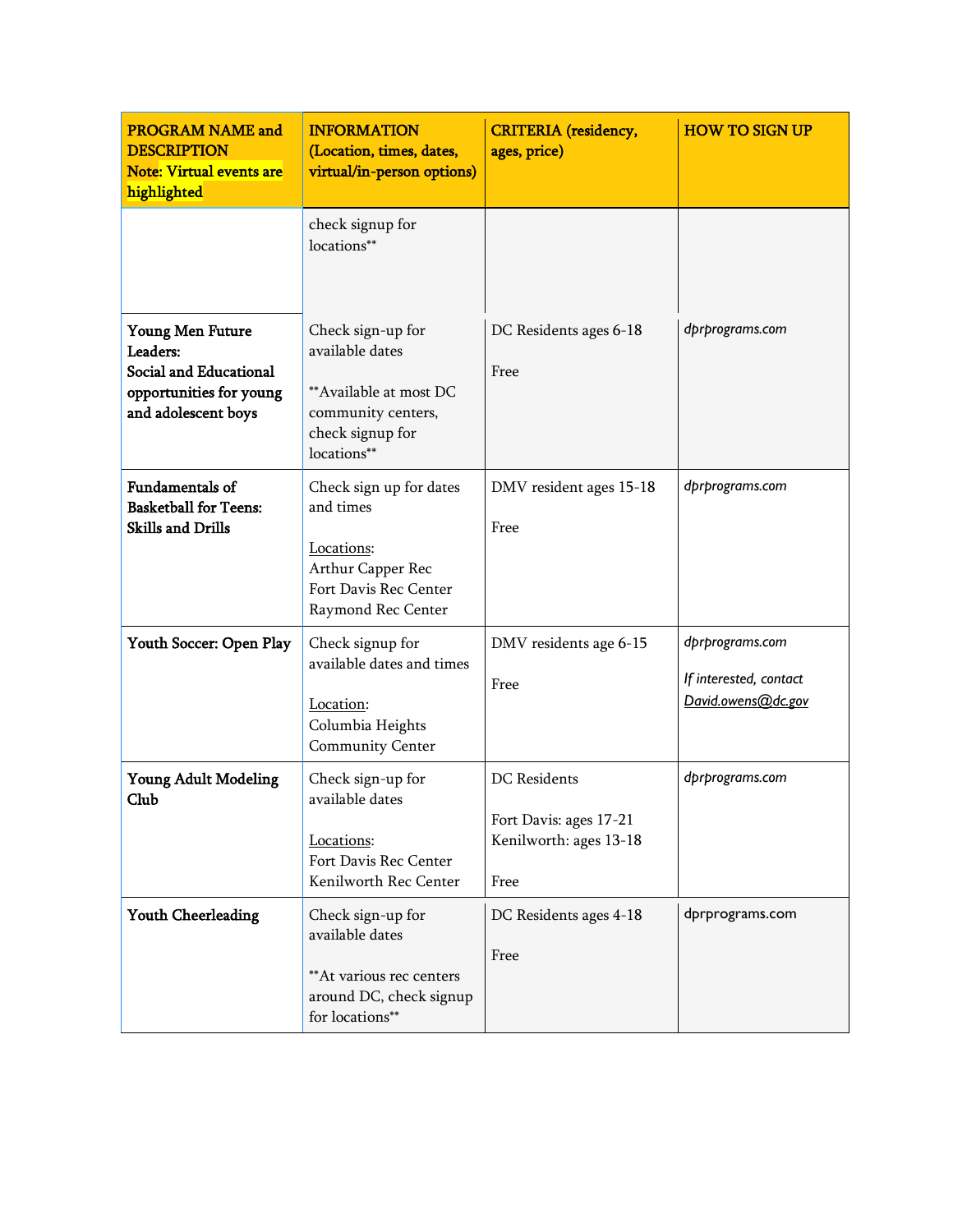| <b>PROGRAM NAME and</b><br><b>DESCRIPTION</b><br><b>Note: Virtual events are</b><br>highlighted | <b>INFORMATION</b><br>(Location, times, dates,<br>virtual/in-person options)                            | <b>CRITERIA</b> (residency,<br>ages, price)          | <b>HOW TO SIGN UP</b>                                              |
|-------------------------------------------------------------------------------------------------|---------------------------------------------------------------------------------------------------------|------------------------------------------------------|--------------------------------------------------------------------|
| Youth Pom Pom/<br>Cheerleading/Dance<br>Class                                                   | Check sign up for<br>available dates and times<br>Location:<br>Woody Ward Rec Center                    | DMV resident ages 6-14<br>Free                       | dprprograms.com                                                    |
| Teen Hip-hop Dance<br>Class                                                                     | Check sign up for<br>available dates and times<br>Locations:<br>Columbia Heights Rec<br>Marvin Gaye Rec | DMV residents ages 7-15<br>Free                      | dprprograms.com                                                    |
| Double Dutch                                                                                    | Check signup for dates<br>and times<br>Saturdays<br>11am-1pm<br>Kenilworth Rec Center                   | DC Residents ages 8-18<br>Free                       | dprprograms.com                                                    |
| <b>Roving Leader: Double</b><br>Dutch/Jumping Rope                                              | Check sign up for dates<br>and times<br>Thursdays<br>4pm-6pm<br>Kennedy Rec Center                      | DMV residents ages 8-14<br>Free                      | dprprograms.com                                                    |
| <b>Karate for Beginners</b><br>(Level 1)                                                        | Check sign-up for<br>available dates<br>Location:<br>Palisades Rec Center                               | DC Resident 6+<br>Free                               | dprprograms.com                                                    |
| <b>Queer Book Club</b>                                                                          | 4 <sup>th</sup> Wednesday of each<br>month<br>$7-9$ pm<br>Virtual (ZOOM)                                | DMV residents<br>Identifies as LGBTQ+<br>Free        | For zoom link, please<br>email:<br>supportdesk@thedcce<br>nter.org |
| <b>LGBT Center's BookMen</b><br>DC: Book Club for Gay<br><b>Literature</b>                      | 1 <sup>st</sup> and 3 <sup>rd</sup> Wednesdays of<br>each month<br>7:30pm-8:30pm<br>Virtual (zoom)      | DMV resident<br>Men identifying as<br>LGBTQ+<br>Free | For zoom link, please<br>email:<br>supportdesk@thedcce<br>nter.org |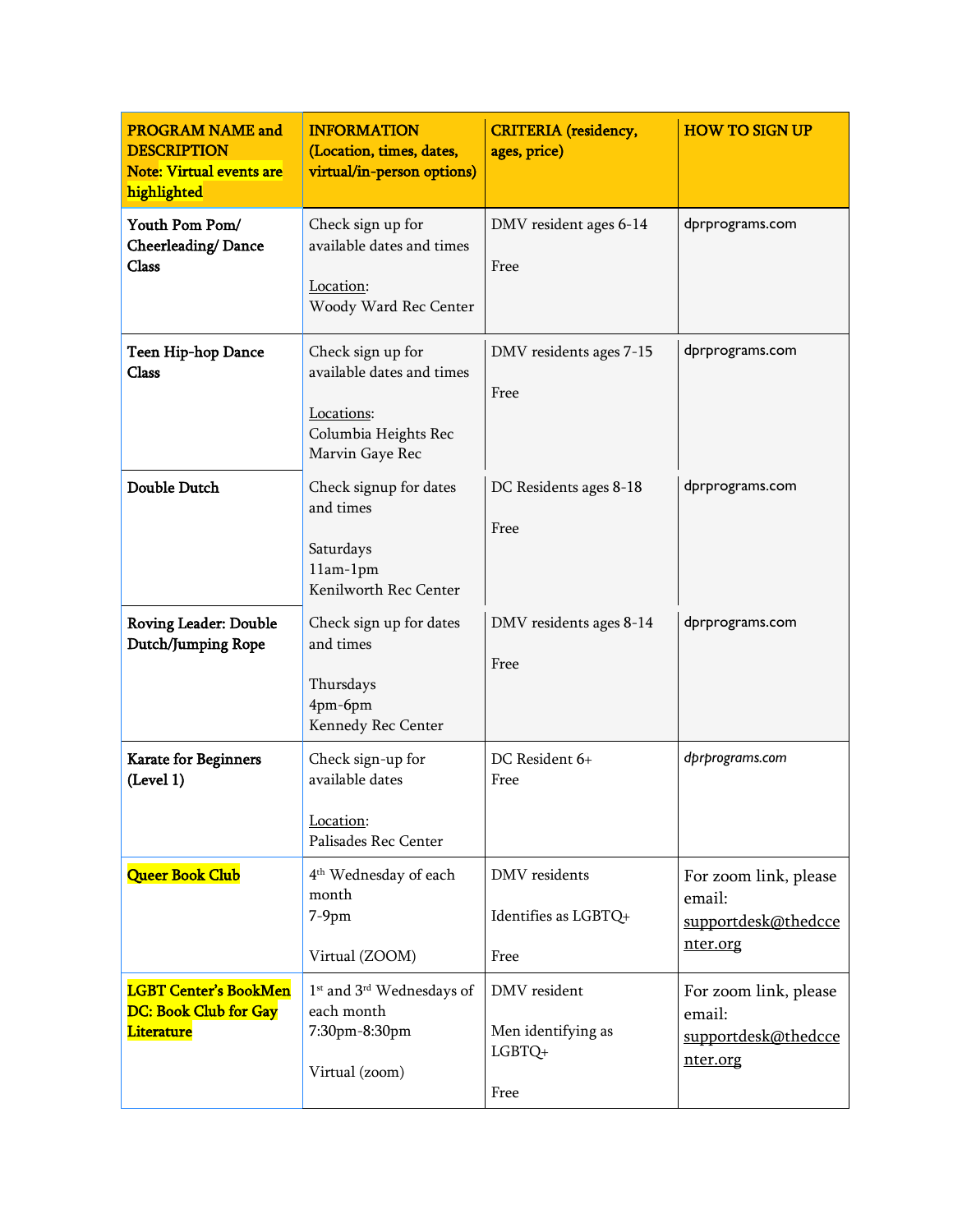| <b>PROGRAM NAME and</b><br><b>DESCRIPTION</b><br><b>Note: Virtual events are</b><br>highlighted | <b>INFORMATION</b><br>(Location, times, dates,<br>virtual/in-person options)                     | <b>CRITERIA</b> (residency,<br>ages, price)                                                                  | <b>HOW TO SIGN UP</b>                                              |
|-------------------------------------------------------------------------------------------------|--------------------------------------------------------------------------------------------------|--------------------------------------------------------------------------------------------------------------|--------------------------------------------------------------------|
| <b>Coming Out Discussion</b><br>Group                                                           | 2 <sup>nd</sup> Tuesdays of each<br>month<br>7pm-8:30pm<br>Virtual (ZOOM)                        | DMV resident<br>Must identify as LGBTQ+<br>Can be at any stage of<br>"coming out" process<br>Free            | For zoom link, please<br>email:<br>supportdesk@thedcce<br>nter.org |
| <b>Bi-Roundtable</b><br><b>Discussion/Support</b><br>Group                                      | 3rd Tuesday of each<br>month<br>7pm-8pm<br>Virtual (ZOOM)                                        | DMV resident<br>Identify as bisexual<br>Free                                                                 | For zoom link, please<br>email:<br>supportdesk@thedcce<br>nter.org |
| <b>Trans Support Group</b>                                                                      | 2 <sup>nd</sup> Tuesday and 4 <sup>th</sup> Friday<br>of each month<br>7pm-9pm<br>Virtual (ZOOM) | <b>DMV</b> Resident<br>For trans people or people<br>questioning their gender<br>identity/expression<br>Free | For zoom link, please<br>email:<br>supportdesk@thedcce<br>nter.org |
| LGBTQ+ Women in their<br><b>Twenties and Thirties</b><br><b>Discussion Group</b>                | 2 <sup>nd</sup> and 4 <sup>th</sup> Fridays of each<br>month<br>8pm-9pm<br>Virtual (ZOOM)        | DMV resident<br>For women in 20s and 30s<br>that identify as LGBTQ+<br>Free                                  | For zoom link, please<br>email:<br>supportdesk@thedcce<br>nter.org |
| Genderqueer Support<br><b>Group DC</b>                                                          | 4 <sup>th</sup> Tuesday and 3 <sup>rd</sup><br>Monday of each month<br>7pm-9pm<br>Virtual (ZOOM) | DMV resident<br>Must identify as<br>genderqueer/non-binary<br>Free                                           | For zoom link, please<br>email:<br>supportdesk@thedcce<br>nter.org |
| <b>Universal Pride Meeting</b><br>for People w/Disabilities<br>(PWD)                            | Email<br>supportdesk@thedccenter<br>.org for dates<br>1pm-2:30pm<br>Virtual (ZOOM)               | DMV residents<br>For PWD that identify as<br>LGBTQIA+<br>Free                                                | For zoom link, please<br>email:<br>supportdesk@thedcce<br>nter.org |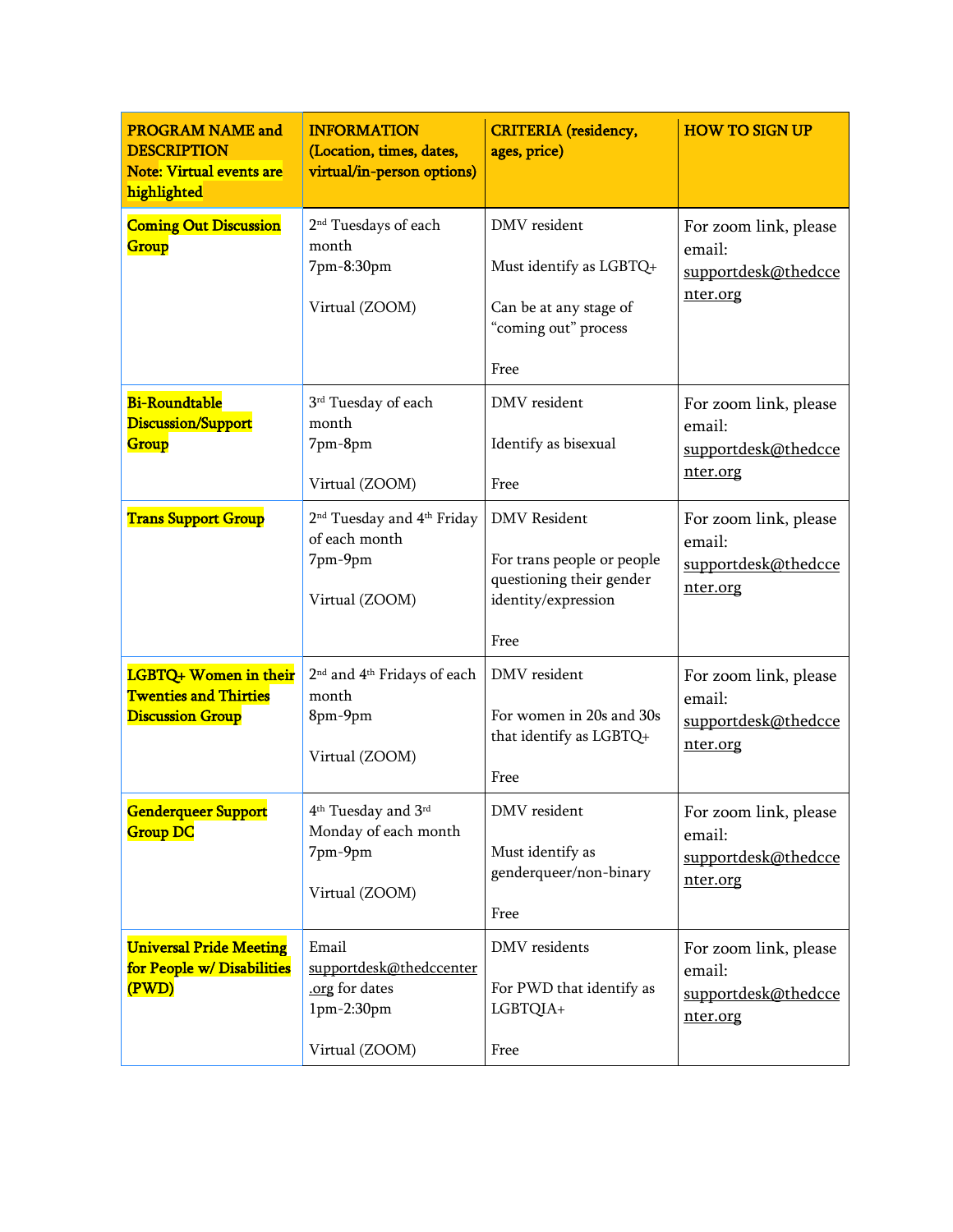| <b>PROGRAM NAME and</b><br><b>DESCRIPTION</b><br>Note: Virtual events are<br>highlighted | <b>INFORMATION</b><br>(Location, times, dates,<br>virtual/in-person options)                | <b>CRITERIA</b> (residency,<br>ages, price)                                                   | <b>HOW TO SIGN UP</b>                                                                                                                   |
|------------------------------------------------------------------------------------------|---------------------------------------------------------------------------------------------|-----------------------------------------------------------------------------------------------|-----------------------------------------------------------------------------------------------------------------------------------------|
| Asian Pacific Islander<br><b>Queer Virtual Support</b><br>Group                          | 1 <sup>st</sup> Thursday of each<br>month<br>7pm-8pm<br>Virtual (ZOOM)                      | DMV resident<br>Must be Asian Pacific<br>Islander and identify as<br>queer/non-binary<br>Free | For zoom link, please<br>email:<br>supportdesk@thedcce<br>nter.org                                                                      |
| <b>South Asian LGBTQ</b><br><b>Virtual Support Group</b>                                 | 3 <sup>rd</sup> Saturdays of each<br>month<br>1:30pm-2:30pm<br>Virtual (ZOOM)               | DMV resident<br>Must be South Asian and<br>identify as LGBTQ+<br>Free                         | For zoom link, please<br>email:<br>supportdesk@thedcce<br>nter.org                                                                      |
| <b>LGBTQ People of Color</b><br><b>Virtual Support Group</b>                             | 1 <sup>st</sup> and 3 <sup>rd</sup> Saturdays of<br>each month<br>1pm-3pm<br>Virtual (ZOOM) | DMV resident<br>Must be a person of color<br>and identify as LGBTQ+<br>Free                   | For zoom link, please<br>email:<br>supportdesk@thedcce<br>nter.org                                                                      |
| <b>Black Lesbian Virtual</b><br><b>Support Group</b>                                     | 4 <sup>th</sup> Saturday of each<br>month<br>1pm-3pm<br>Virtual (ZOOM)                      | DMV resident<br>Must be a person of color<br>and identify as lesbian                          | For zoom link, please<br>email:<br>supportdesk@thedcce<br>nter.org                                                                      |
| <b>LGBT Older Adults</b><br><b>Coffee Social ZOOM</b><br>Drop-In                         | Every Monday<br>$10am-12pm$<br>Virtual (ZOOM)                                               | DMV resident<br>Older adult identifying as<br>$LGBTQ+$                                        | For zoom link, please<br>email:<br>supportdesk@thedcce<br>nter.org                                                                      |
| LGBTQ+ Older Adults<br>Friday Virtual Tea Time                                           | Every Friday<br>2pm-3pm<br>Virtual (zoom)                                                   | DMV resident<br>Older adult identifying as<br>LGBTQ+                                          | For zoom link, please<br>email:<br>justin@thedccenter.o<br>rg                                                                           |
| LGBTQ+ Older Women<br><b>Social and Discussion</b><br>Group                              | First Tuesday of month<br>6pm-8pm<br>Virtual (ZOOM)                                         | DMV resident<br>Older adult women<br>identifying as LGBTQ+                                    | Register at:<br>https://docs.google.com/<br>forms/d/e/1FAIpQLSd5<br>A7PliYlnInx9qBGwWS<br>qsNYJnvxY88SAi7-<br>cT2naOONJPLg/viewfo<br>rm |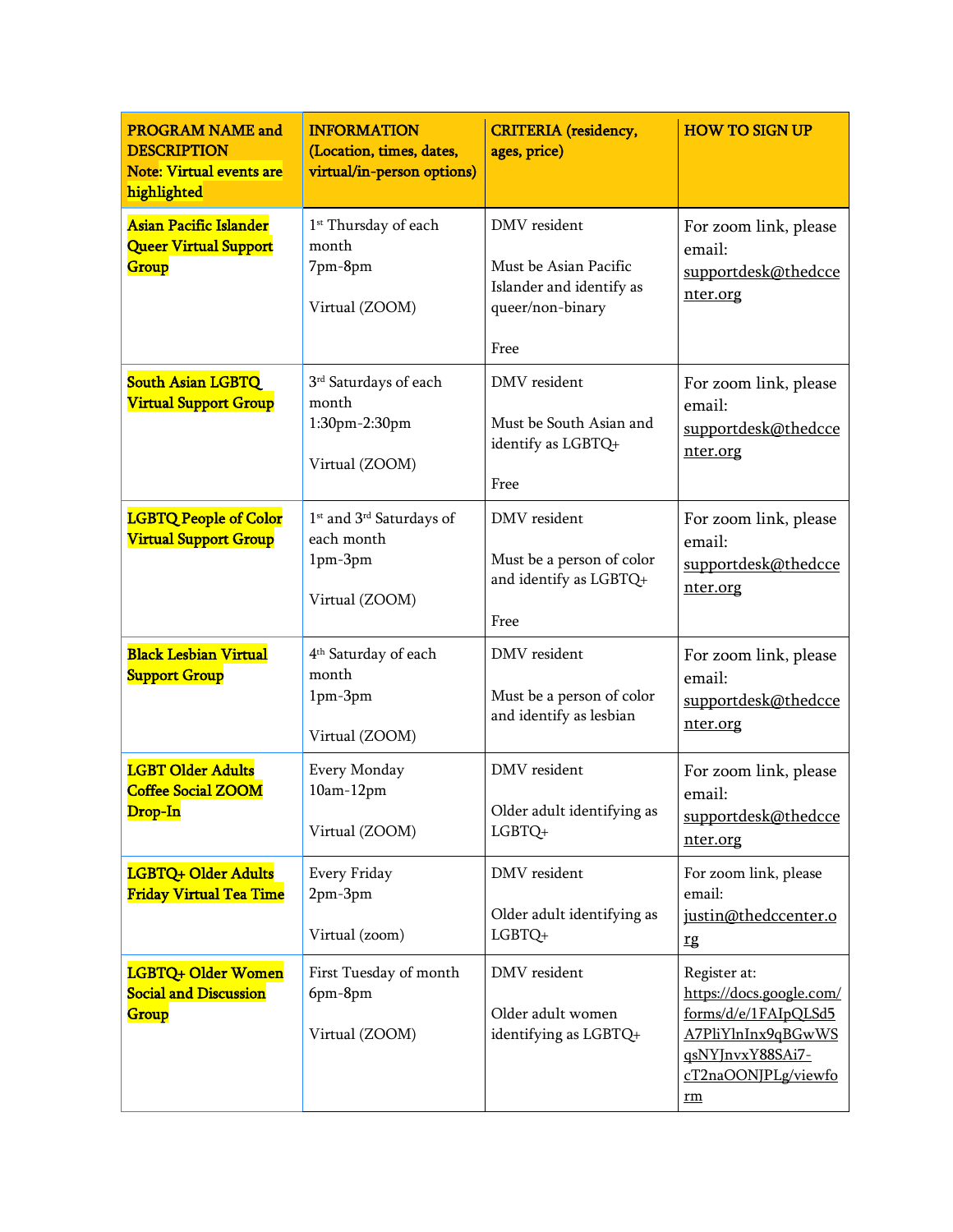| <b>PROGRAM NAME and</b><br><b>DESCRIPTION</b><br><b>Note: Virtual events are</b><br>highlighted | <b>INFORMATION</b><br>(Location, times, dates,<br>virtual/in-person options)                   | <b>CRITERIA</b> (residency,<br>ages, price)                                                                         | <b>HOW TO SIGN UP</b>                                                 |
|-------------------------------------------------------------------------------------------------|------------------------------------------------------------------------------------------------|---------------------------------------------------------------------------------------------------------------------|-----------------------------------------------------------------------|
| <b>Trans and Genderqueer</b><br><b>Game Night</b>                                               | 3 <sup>rd</sup> Friday of the month<br>7pm-9pm<br>Location:<br>DC Center for LGBT<br>Community | DMV residents<br>Identify as trans or<br>genderqueer<br>Free                                                        | For more info, please<br>email:<br>supportdesk@thedccent<br>er.org    |
| <b>OTHER LGBT SUPPORT</b><br><b>RESOURCES</b>                                                   | Varies by event/group                                                                          | Varies by event/group<br>Mostly free for DC<br>residents                                                            | https://thedccenter.or<br>g/                                          |
| Therapeutic Rec Center:<br>Variety of programs<br>available                                     | *Check sign-ups for<br>future opportunities*                                                   | DC Residents with<br>disabilities<br>Free                                                                           | dpr.dc.gov<br>For info on specific<br>programs, call 202-<br>698-1794 |
| Not-So-Typical Virtual<br>Happy Hour (For Adults)                                               | Check sign-up for<br>available dates<br>Tu<br>6pm-7pm<br>Columbia Heights Rec<br>Center        | DC Residents ages 16-99<br>Free                                                                                     | https://www.dcpeers.org/p<br>articipate-sign-up                       |
| <b>MedStar Adapted Circuit</b><br><b>Training Class</b>                                         | Every other Saturday<br>from 5-6pm, check<br>website for specifics                             | DC residents 18-30<br>*Intended for<br>autistic/neurodivergent*<br>Free                                             | Contact the TR Center @<br>202-698-1794 for more<br>information       |
| DC Peer's Kids Social<br>Club                                                                   | Check sign-up for<br>available dates<br>M, Tu, W, Th, Fr<br>3:30pm-6pm                         | DC Residents ages 6-12<br>Free                                                                                      | https://www.dcpeers.org/p<br>articipate-sign-up                       |
| Neurodiverse Co-<br><b>Mentoring Group</b>                                                      | Schedule for Fall 2021<br>TBA                                                                  | DC Residents, ages 12-15<br>and 15-18<br>*Intended for<br>autistic/neurodivergent)<br>-Check site for possible fees | https://www.dcpeers.org/p<br>articipate-sign-up                       |
| <b>Social Strategies</b><br>Workshop<br>-Main purpose is to help<br>with social anxiety, self-  | Bi-weekly<br>Sundays, starting 9/26<br>4pm-5:30pm                                              | DC residents, ages 14-18<br>*both neurodiverse and<br>neurotypical*<br>Free                                         | https://www.dcpeers.org/p<br>articipate-sign-up                       |